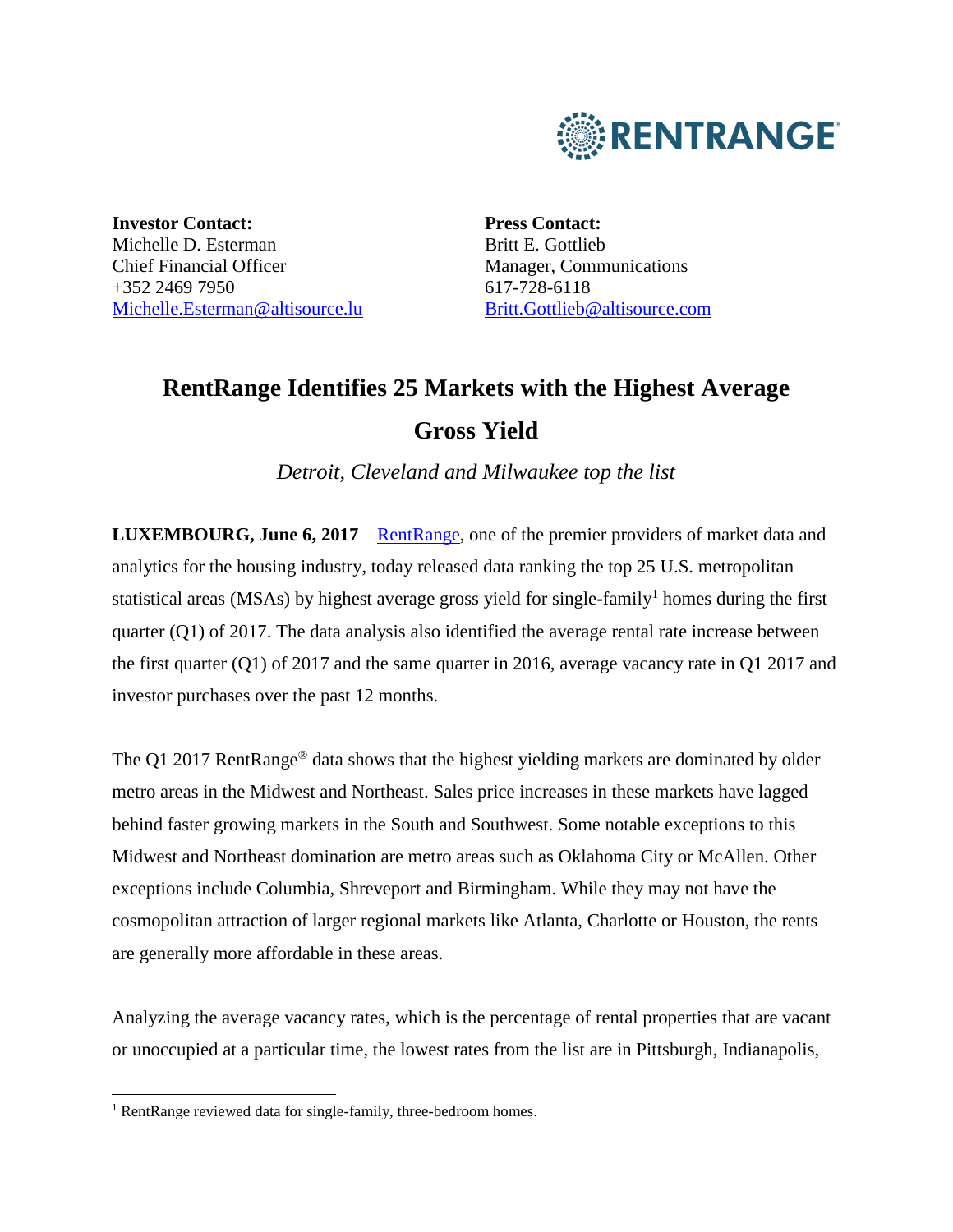St. Louis, Oklahoma City and Canton. Lower vacancy rates generally mean properties stay vacant for less time, limiting the loss of rent.

Only four of the markets included in the high**-**yielding list show a decline in rent over the past year: McAllen, Canton, Columbia and Pittsburgh, while two markets in Michigan — Flint and Lansing — showed gains exceeding nine percent.

The pace of investor purchases can also be an indicator of the attractiveness of the market. A high number of purchases generally indicates that a large number of investors find the market appealing from a single-family rental investment standpoint. Detroit, Rochester, St. Louis and Indianapolis top the list of investor sales.

"The first step every investor should take when looking to invest in single-family rentals is to conduct due diligence by researching historical housing and rental data, the local economy and property-specific financial information like insurance, taxes, gross yield, net yield and cash flow," said Dennis Cisterna, chief revenue officer, RentRange Data Services. "Today's investor has a leg up on their predecessors because this type of information is now readily available in a way it was never before. While many markets may have high yields, they may have quite different rent growth percentages and vacancy rates. A strong market would generally have a combination of high yields, low vacancies and high rent growth."

|      |                                  | Average<br><b>Gross</b><br>$Yield -$ | Change<br>in Rent | Average<br><b>Vacancy</b> | <i>Investor</i><br>$Purchases -$<br>Q1 2016 - |
|------|----------------------------------|--------------------------------------|-------------------|---------------------------|-----------------------------------------------|
| Rank | MSA                              | Q1                                   | $-QI$             | $Rate - Q1$               | Q1 2017                                       |
|      | Detroit-Warren-Dearborn MI       | 17.0%                                | 0.9%              | 8.6%                      | 45,159                                        |
| 2    | Cleveland-Elyria OH              | 16.6%                                | 0.9%              | 8.0%                      | 6,408                                         |
| 3    | Milwaukee-Waukesha-West Allis WI | 15.8%                                | 3.8%              | 5.3%                      | 3,478                                         |

*Ranking by Average Gross Yield — Q1 2017<sup>2</sup>*

l

<sup>&</sup>lt;sup>2</sup> All yield, rental, vacancy rate and investor purchase data referenced is provided for information purposes only and should not be considered advice or otherwise be relied upon for investment decisions.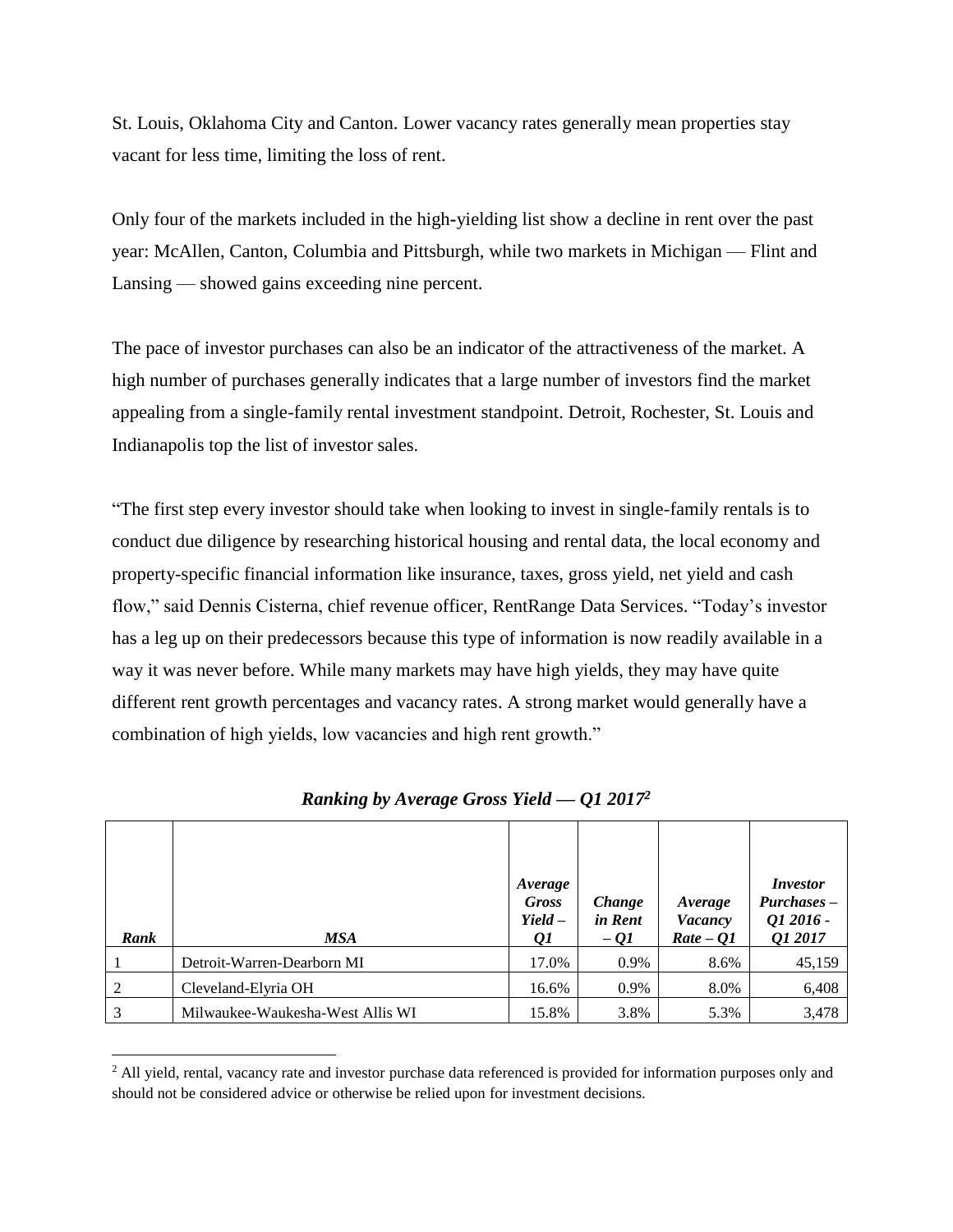| $\overline{4}$ | Youngstown-Warren-Boardman OH-PA     | 15.7% | 5.3%    | 10.5% | 1,666  |
|----------------|--------------------------------------|-------|---------|-------|--------|
| 5              | Rochester NY                         | 15.6% | 2.1%    | 5.9%  | 10,951 |
| 6              | Dayton OH                            | 15.1% | 3.6%    | 5.1%  | 3,361  |
| $\tau$         | Toledo OH                            | 15.0% | 2.7%    | 5.8%  | 2,187  |
| 7t             | Flint MI                             | 15.0% | 9.3%    | 9.6%  | 3,263  |
| 7t             | Syracuse NY                          | 15.0% | 1.1%    | 7.6%  | 4,142  |
| 8              | McAllen-Edinburg-Mission TX          | 14.5% | $-1.2%$ | 7.4%  | 2,365  |
| $\overline{9}$ | Birmingham-Hoover AL                 | 14.0% | 0.9%    | 7.4%  | 6,291  |
| 10             | Memphis TN-MS-AR                     | 13.9% | 2.8%    | 11.9% | 6,020  |
| 11             | Tulsa OK                             | 13.7% | 0.2%    | 9.3%  | 3,752  |
| 12             | Mobile AL                            | 13.5% | 2.6%    | 7.3%  | 2,480  |
| 12t            | Canton-Massillon OH                  | 13.5% | $-2.0%$ | 4.4%  | 1,572  |
| 13             | Kansas City MO-KS                    | 13.4% | 1.3%    | 6.5%  | 7,887  |
| 14             | St. Louis MO-IL                      | 13.3% | 0.9%    | 4.8%  | 13,856 |
| 15             | Oklahoma City OK                     | 13.2% | 0.9%    | 4.5%  | 5,611  |
| 15t            | Buffalo-Cheektowaga-Niagara Falls NY | 13.2% | 1.3%    | 5.2%  | 6,955  |
| 15t            | Akron OH                             | 13.2% | 2.7%    | 6.0%  | 2,481  |
| 15t            | Lansing-East Lansing MI              | 13.2% | 9.4%    | 5.4%  | 4,994  |
| 16             | Shreveport-Bossier City LA           | 13.1% | 0.4%    | 7.0%  | 1,594  |
| 16t            | Indianapolis-Carmel-Anderson IN      | 13.1% | 4.2%    | 4.5%  | 8,308  |
| 16t            | Columbia SC                          | 13.1% | $-0.2%$ | 7.2%  | 2,857  |
| 17             | Pittsburgh PA                        | 12.8% | $-1.7%$ | 4.3%  | 6,681  |

## *Methodology*:

RentRange produced the rankings of three-bedroom homes using metropolitan statistical areas, a standardized method for identifying city centers and immediate suburban areas. RentRange gathers rental data on approximately 250,000 single-family houses per month from a variety of contractual sources, including multiple listing services, property managers, landlords and listing websites. Vacancy rates are calculated from a proprietary algorithm based on data from the United States Postal Service.

## **About RentRange Data Services**

RentRange Data Services is an innovative marketing services company specializing in U.S. real estate. The company provides marketing services to Investability and RentRange.

## **About RentRange®**